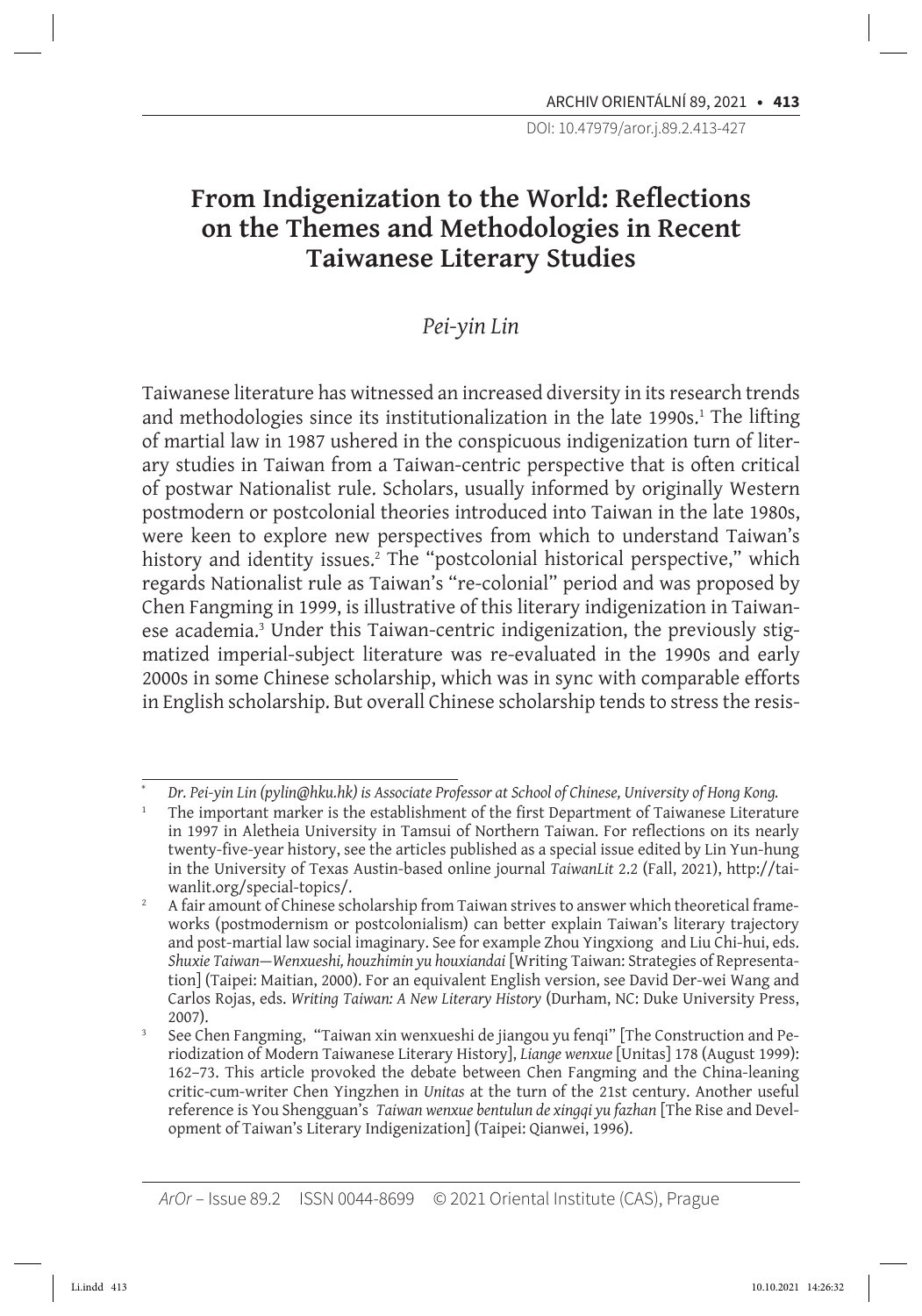tance embedded in those imperial-subject texts,<sup>4</sup> whereas English scholarship strives to contextualize them more deeply and to challenge the nationalist or moralistic interpretation of the texts more thoroughly.<sup>5</sup>

Since the millennium, the field of Taiwanese literature has undergone some important "paradigm shifts." At least two research tendencies can be observed. One is the exploration of understudied topics rather than continued devotion to those conventional socially engaged and canonical writers. A good case in point is the emerging research on colonial Taiwanese popular literature, such as works published in lightweight entertainment-oriented journals including *Sanliujiu xiaobao* 三六九小報 [Three, Six, Nine Tabloid] and *Fengyuebao* 風月 報 [Wind and Moon Bulletin]. Another is the reconceptualization of Taiwanese literature from a more global point of view, instead of the rigid and insular nationalist perspective. To remain within clearer and more feasible parameters, I will concentrate in this review article on a few selected and more recent Chinese publications on Taiwanese literature. The article will primarily cover two areas: the newly arisen research topics, and some innovative methodologies or approaches to Taiwanese literature.

## **Thematic Expansion**

Thematic expansion is one of the most noticeable developments in the field of Taiwanese literature in the past few years. A variety of topics have garnered scholarly attention in the past few years, among which nature writing, gender, and translation studies have yielded fresh results. Concerning nature writing in Chinese scholarship, Lee Yu-lin's 李育霖 *Nizao xin diqiu* 擬造新地球 [The Fabulation of a New Earth: Contemporary Taiwanese Nature Writing] serves as a salient example, which complements two English volumes on a similar topic—*Ecoambiguity: Environmental Crises and East Asian Literatures* and *Ecocriticism in Taiwan: Identity, Environment, and the Arts*. 6 A quick comparison of the titles

<sup>4</sup> Some Chinese scholarship remains critical of the colonial Taiwanese writers' pro-Japan stance, but Ye Shitao sympathetically claims there is no imperial-subject literature as all literature is resistance literature. See his "Kangyi wenxue' hu? 'Huangmin wenxue' hu?" [Resistance Literature or Imperial-subject Literature?] in *Taiwan wenxue de beiqing* [The Sadness of Taiwanese Literature] (Kaohsiung: Paise Wenhua, 1990), 111–12.

<sup>5</sup> See, for instance, Sung-sheng Yvonne Chang, "Beyond Cultural and National Identities: Current Re-evaluation of the Kominka Literature from Taiwan's Japanese Period," *Journal of Mod-*

<sup>&</sup>lt;sup>6</sup> See Karen Thornber, *Ecoambiguity: Environmental Crises and East Asian Literatures* (Ann Arbor: University of Michigan Press, 2012); Chia-ju Chang and Scott Slovic, eds. *Ecocriticism in Taiwan: Identity, Environment, and the Arts* (New York: Lexington Books, 2016).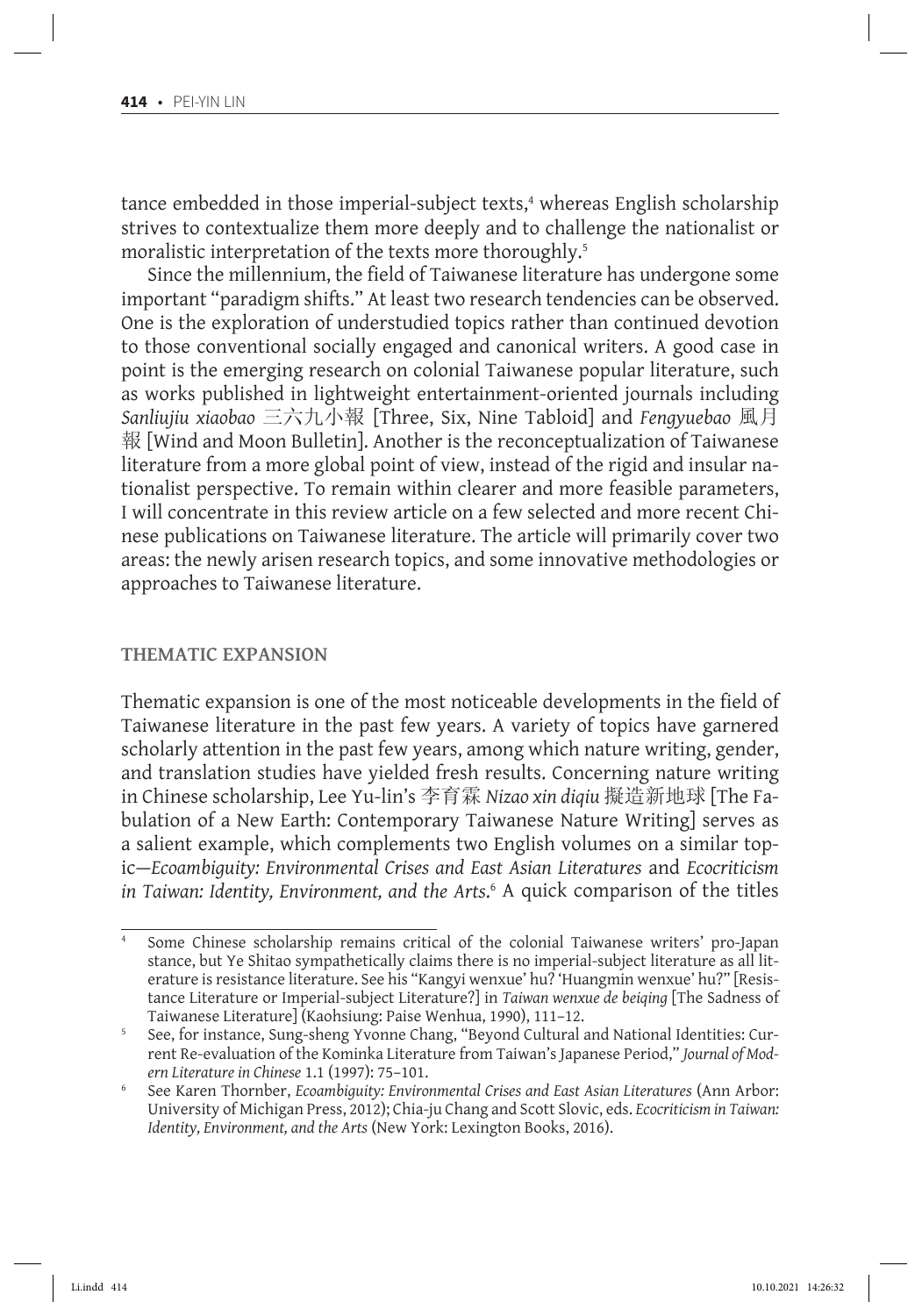shows that Lee's book, which only deals with Taiwan and is dedicated exclusively to contemporary literature, has the most limited scope, allowing him to delve deeply into each text. Nature writing, or environmental humanities in a broad sense, has been a vibrant research trend for approximately a decade. If we consider the year 1983 as the starting point of Taiwan's nature writing, with the publication of *Women zhiyou yige diqiu* 我們只有一個地球 [We Have Only One Earth] as the marker, research on this topic is a relatively belated effort. Prior to Lee, Wu Mingyi laid a solid foundation for the study of Taiwan's nature writing as an established practitioner of this genre with global visibility himself.<sup>7</sup> Compared to Wu's initial exploration, Lee's volume offers an in-depth and multidimensional analysis involving aesthetics, philosophy, and ethical politics and focusing on four representative authors—Wu Mingyi (Chapters 1 and 2), Liu Kexiang (Chapter 3), Liao Hongji (Chapter 4), and the Tao writer Syaman Rapongan (Chapter 5). The word "fabrication" (*nizao*) in the title of Lee's monograph indicates his emphasis on humans' creative agency.

Lee's book unfolds around the fundamental question of how humans perceive, and are related to, other species. He considers nature writing by contemporary Taiwanese authors an act of resistance against homogeneity and the alienation of one's subjectivity caused by global capitalism. In other words, nature writing functions as those authors' "lines of flights," a term developed by Gilles Deleuze and Félix Guattari.<sup>8</sup> While writings by Deleuze have been popular among Taiwanese academics, Lee's book provides an answer to the general question about employing Western theories in non-Western contexts. For Lee, this is not evidence of non-Western scholars' uncritical obsession with Western theories. Rather, it can be seen as an exploration of the possibility of having a dynamic dialogue between Taiwanese literature and Western theories. The extent to which Deleuze's concept is applicable to Taiwan is itself an interesting transcultural "assemblage" that "captures feelings and creates unknown affects" and "belongs to neither the West or the East."9 In the book, Lee illustrates how Wu's butterfly and hydrologic writing, Liu's observation of birds, and Liao's and also Syaman Rapongan's oceanic narratives can be taken as complex affect-infused assemblages in which we can glance at those writers' sen-

<sup>7</sup> For Wu Mingyi's pioneering research on nature writing, see his *Yi shuxie jiefang ziran: Taiwan xiandai ziran shuxie de tansuo* [Liberating Nature by Writing: An Exploration in Modern Taiwanese Nature Writing]. As for Wu's nonfiction nature writings, see his *Mi die zhi* [The Book of Lost Butterflies, 2000] and *Die dao* [The Dao of Butterflies, 2003]. For fiction,see his *The Man with the Compound Eyes* translated by Darryl Sterk (New York: Vintage, 2015).

<sup>8</sup> Gilles Deleuze and Félix Guattari, *A Thousand Plateaus: Capitalism and Schizophrenia* (Minneapolis: University of Minnesota Press, 1987).

<sup>9</sup> Lee Yu-lin, *Nizao xin diqiu*, 15, 20.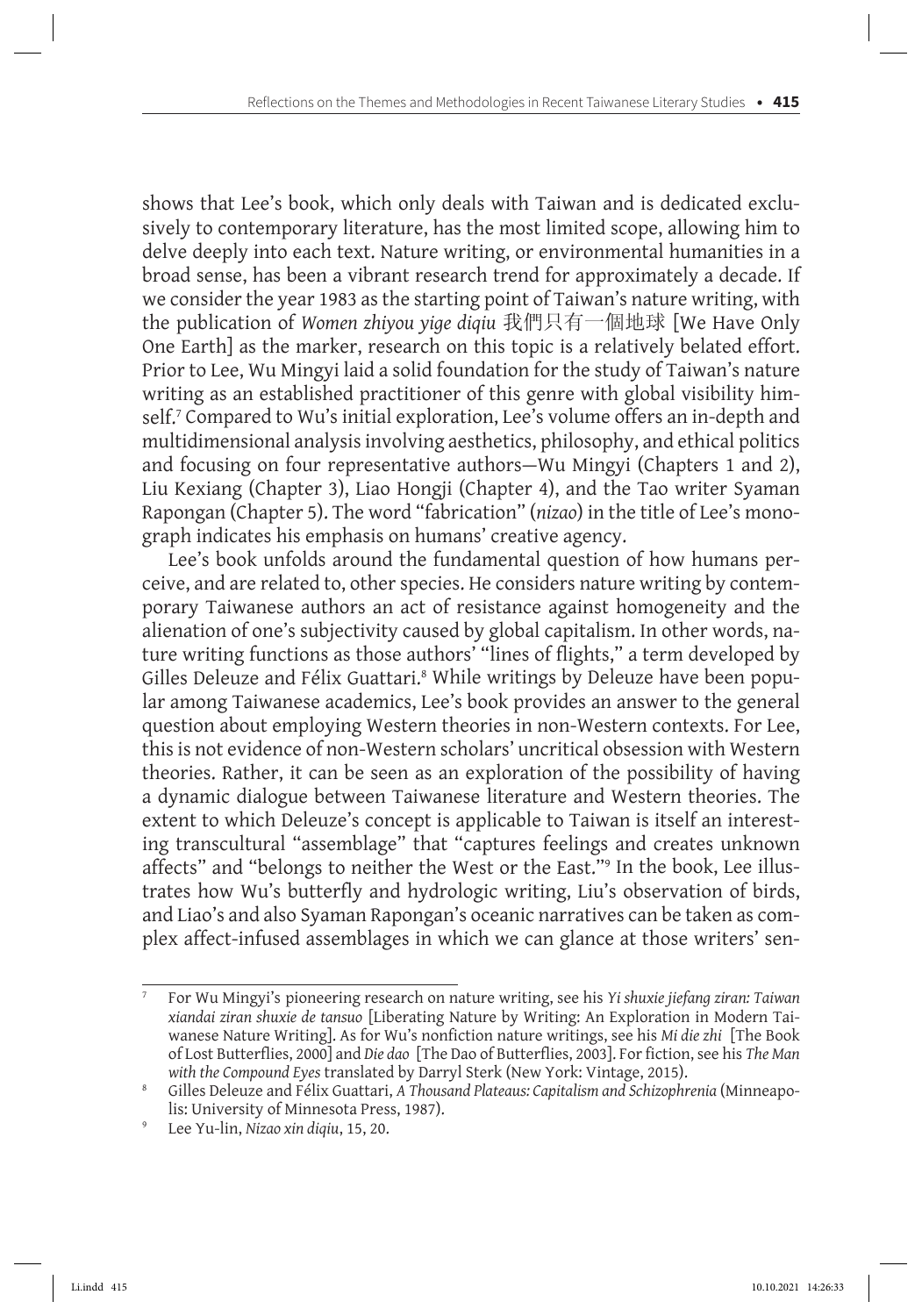sation-informed geological aesthetics. The last chapter, on Syaman Rapongan, is particularly meaningful as it applies Guattari's "ecology of society" to posit how Syaman Rapongan's nature writing subverts the Han majority's epistemological system and constructs the Tao's cultural subjectivity.

In addition to nature writing, gender-related topics have gathered momentum in recent scholarship. Chi Ta-wei's 紀大偉 *Tongzhi wenxue shi: Taiwan de faming* 同志文學史:台灣的發明 [A Queer Invention in Taiwan: A History of Tongzhi Literature] is a welcome and long overdue publication from Taiwan. Although homosexuality-related research on Taiwanese literature can be traced back to the late 20th century, Chi's monograph is the first full-length chronological treatment of the history of Taiwan's *tongzhi* 同志 literature. The Chinese title uses *tongzhi*, a term more closely associated with the Taiwanese context than the alternative term *tongxinglian* 同性戀, which is more or less a translation of the English word "homosexual," signaling Chi's distinct emphasis on postwar Taiwanese history. Using *tongzhi* literature as a prism, Chi's book is a sociocultural history spanning from the 1950s all the way to the 21st century. In the introductory chapter, Chi explains that *tongzhi* literary history is a "public history" (*gongzhong lishi* 公眾歷史), which is different from "mainstream history" (*zhuliu lishi* 主流歷史). Hence, while its chronological structure based on the decimal year format may seem rigid, Chi's treatment of Taiwan's literary history is far from linear but closer to that of the new historicists, who question power-embedded interpretations and accentuate the inevitable gaps and ruptures in grand narratives. This stance opens up new interpretative possibilities for existing *tongzhi* literature and also helps excavate several previously overlooked literary works or representations of same-sex desire.

In a similar vein, Yang Cui's 楊翠 two-volume *Shaoshu shuohua: Taiwan yuanzhumin nüxing wenxue de duochong shiyu* 少數說話:台灣原住民女性文學的 多重視域 [Minority Speaks: The Multiple Perspectives of Taiwanese Indigenous Women's Literature] is worth noting. It covers two crucial and long-lasting concerns in Taiwan's literary studies: ethnicity and gender. Ethnicity has for a long time been a dominant issue in the studies of Taiwanese literature conducted in Taiwan. This is largely owing to the Nationalist Party's 38-year (1949–1987) period of authoritarian rule propped up by martial law, during which ethnic tension became intensified. While this can be seen as a unique feature of contemporary Taiwanese literature, certain critics are concerned that the Taiwanese/Mainlander conflict has overshadowed other worthwhile dimensions of Taiwanese literature—such as the class perspective, that still remains understudied.<sup>10</sup>

<sup>&</sup>lt;sup>10</sup> Lin Yun-hung argues that ethnic confrontation overrides class issues in the research on Taiwanese literature. See his "Wangque 'jieji' de liangzhong zuopai: Bijiao Taiwan wenxueshi lunshu zhong de 'houzhimin' zuoyi yu 'zuqun daoxiang de jieji xushi'," [Two Types of Left-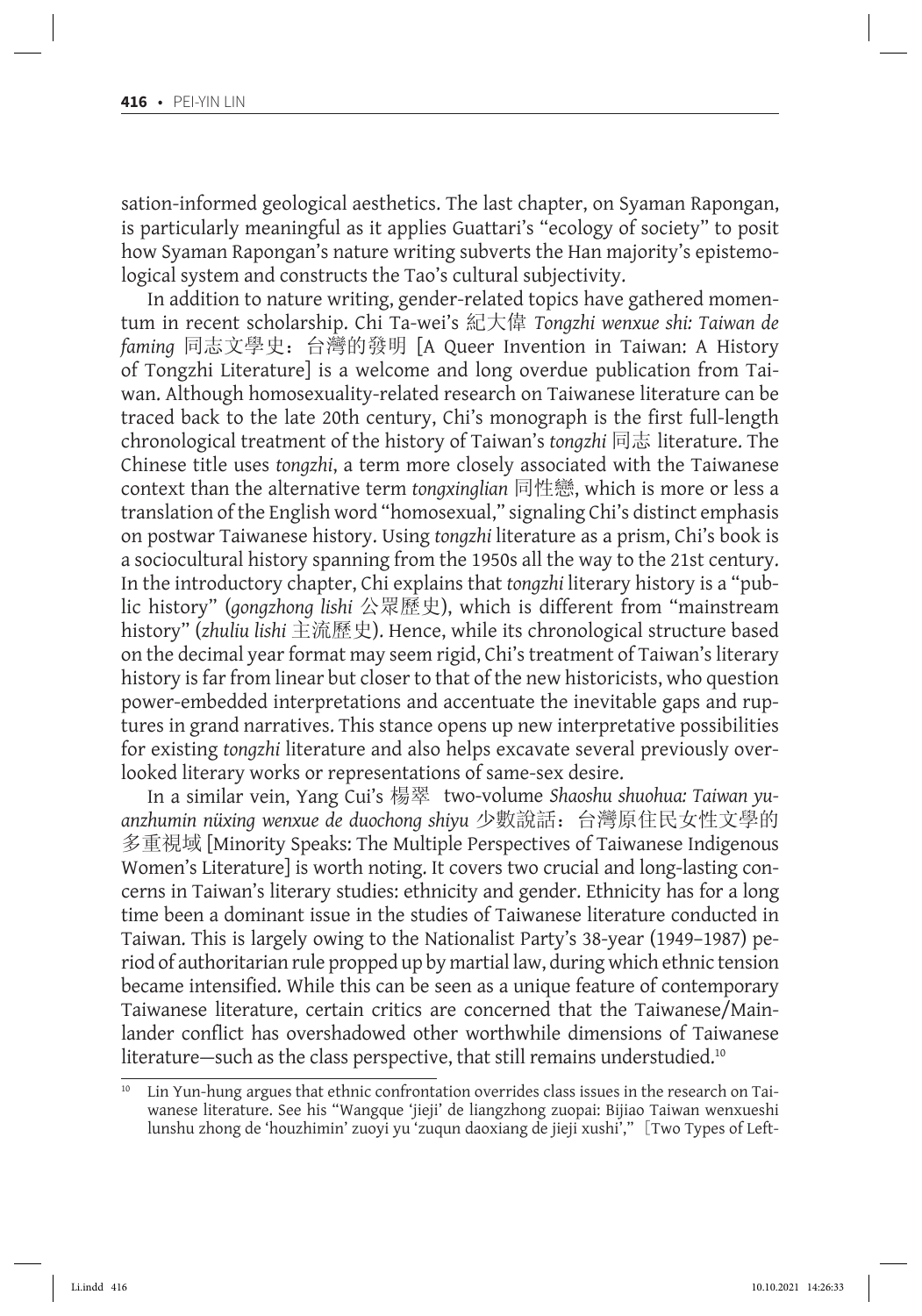Unlike the ethnicity issue, gender-related topics, such as women's literature, have been a popular choice for scholars in not only Taiwan but also China.11 The publication of Yang's book is proof of the maturation of Taiwanese indigenous literature by female writers, both in quantity and quality. Yang points out that the younger female indigenous authors do not necessarily highlight their ethnic background in their works whereas indigenous identity remains central in works by older female indigenous authors. Yang further remarks that this book was not written for academic purposes. Rather, it was initiated for personal reasons—her long-term friendship with the indigenous author Liglav Awu and her interest in tracing her family history. After discovering that her bloodline is a mix of the Han, the Siraya, and the Paiwan tribes, Yang questions why she has "so logically positioned her subjectivity towards the paternal, Han identification,"<sup>12</sup> reminding us of the need for self-reflection when conducting research and the importance of unearthing minor voices.

In addition to ecocriticism and gender-related topics, translation studies have proven to be a fruitful albeit new area in current Taiwanese literary studies. Given the multilingual and multiethnic nature of Taiwanese society, translation offers a niche prism through which the various forces that have jointly shaped the production and reception of Taiwanese literature can be scrutinized. The most recent publication related to this topic in Chinese is an interdisciplinary edited volume entitled *Taiwan fanyishi: Zhimin, guozu, yu renting* 台 灣翻譯史: 殖民, 國族, 與認同 (A Translation History of Taiwan: Colonialism, Nationhood, and Identity).<sup>13</sup> The twelve chapters include individual case studies on textual circulation and reception, the translator's role and appraisal, and source text identification and comparison, as well as private and official institutions related to translation projects in Cold War Taiwan. Taking Anthony Pym's four principles for translation studies as a guide,<sup>14</sup> the book explores

ists Who Forget about 'Class': A Comparison between Postcolonial Left and Ethnically-oriented Class Narrative in Discourses on the History of Taiwan Literature], *Chung Wai Literary Quarterly* 46.2 (June 2017): 161–96. However, Xie Shizong's *Jieji youguan: Guozu lunshu, xingbie zhengzhi yu zibenzhuyi de wenxue zaixian* [Class That Matters: Nationalist Discourse, Gender Politics, and the Capitalist Literary Representations] (Taipei: Qunxue, 2019) partially addresses the insufficiency of class-informed analysis of Taiwanese literary works.

<sup>&</sup>lt;sup>11</sup> For example, the Chinese scholar Fan Luoping published *Dangdai Taiwan nüxing xiaoshuo shilun* [A History of Contemporary Taiwanese Women's Literature] in 2006.

<sup>&</sup>lt;sup>12</sup> Yang Cui, "Houji: Yige 'fanyizhe/fanyizhe' de yanjiu xinlu" [Afterword: A Researcher's Mental Trajectory]. Accessed July 20, 2021. https://www.thenewslens.com/article/92648.

<sup>&</sup>lt;sup>13</sup> Lai Ciyun, ed. *Taiwan fanyishi: Zhimin, guozu, yu renting* [A Translation History of Taiwan: Colonialism, Nationhood, and Identity] (Taipei: Lianjing, 2019).

<sup>&</sup>lt;sup>14</sup> They are: (1) explain why translations took place in a specific time and place, (2) the central object should be translators and their social entourage, (3) attention to the social contexts where translators live and belong, (4) explore what has driven one to study translation history. See Anthony Pym, *Method in Translation History* (London and New York: Routledge, 1998), ix–x.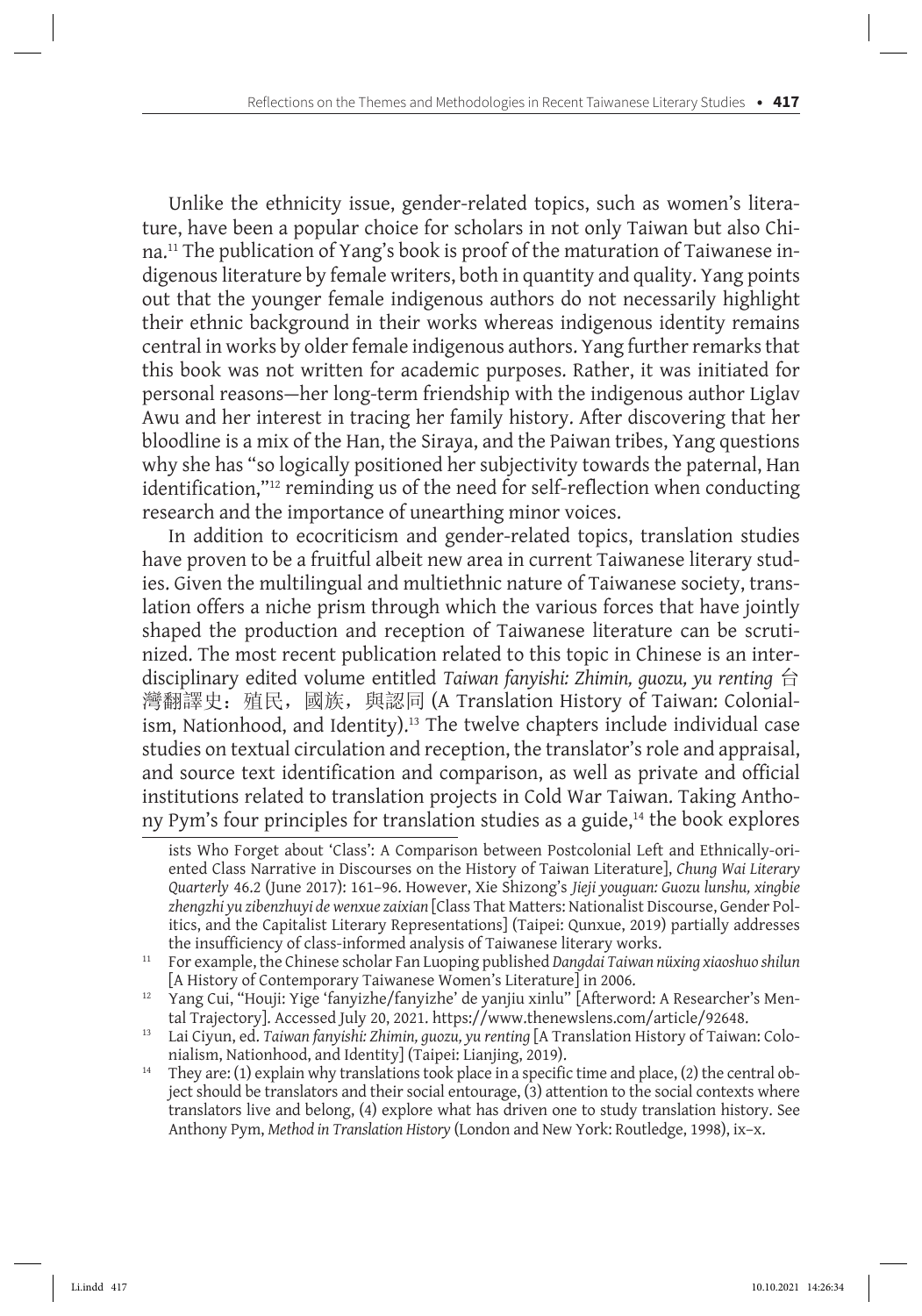the specific context and the possible actors involved in each translation and pays attention to how the translations shed light on the translator's society or the target culture. Coincidentally, an English book touching upon translation and Taiwanese literature and adopting sociological approaches was published recently, signifying the vogue for researching Taiwanese literature in crosscultural and interdisciplinary perspectives.15

As the title *A Translation History of Taiwan: Colonialism, Nationhood, and Identity* aptly indicates, identity is not a given but an articulation mediated constantly through cultures and languages. Indeed, the early works by colonial Taiwanese writers are embedded with visible foreign inspirations both thematically and technically. And the question of what counts as "Taiwanese" literature is almost impossible to answer if one treats Taiwanese literature merely in isolation. The boundary is often drawn during the process of translation practice. As some chapters in the book demonstrate, the conceptualization of Taiwanese literature remains unstable and is subject to Taiwan's dominant ideology and global circumstances. For instance, the label "Taiwan" was strategically repackaged as "free China" in the Cold War translation projects, whereas the open-mindedness among scholars nowadays facilitates the inclusion of Japanese writers' works from the colonial period as part of Taiwanese literature. And while multilingual ability is normally a valuable asset allowing writers to access world literature more easily, the multilingual Taiwanese people involved in war trials unfortunately could be held liable for the political violence that had befallen the victims.

#### **Methodological Innovation**

Scholars' thematic expansion complements their search for innovative analytical frameworks within which to position Taiwanese literature. At least three frameworks—the East Asian, the Sinophone, and the world literature frameworks—are discernible in recent Chinese scholarship concerning Taiwanese literature. The East Asian framework is an essential and highly fruitful approach—especially for studies of colonial Taiwanese literature. "Taiwan and East Asia" is actually a Lianjing (Linking) Publisher's book series edited by Chen Fangming, a renowned postcolonial critic from Taiwan.<sup>16</sup> As far as the "East Asian" framework is concerned, Liu Shuqin 柳書琴 is one major devotee. *Dong-*

<sup>15</sup> Szu-wen Kung, *Translation of Contemporary Taiwan Literature in a Cross-cultural Context: A Translation Studies Perspective* (Abingdon and New York: Routledge, 2021).

Twelve volumes were published, including Chi Ta-wei's aforementioned book (2017).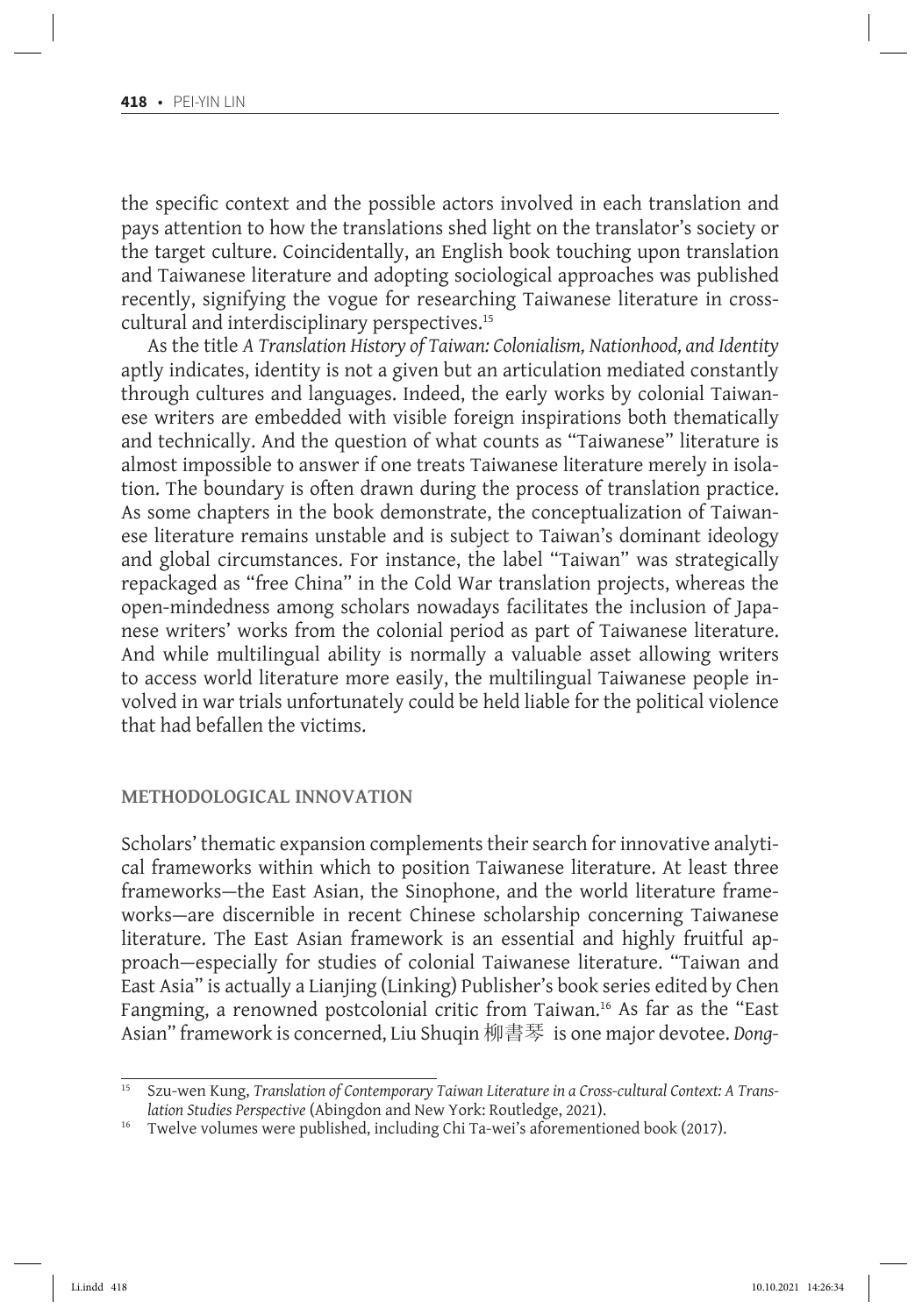*ya wenxuechang: Taiwan, Chaoxian, Manzhou de zhimin zhuyi yu wenhua jiaoshe* 東亞 文學場:台灣、朝鮮、滿洲的殖民主義與文化交涉 [The East Asian Literary Field: Colonialism in and Cultural Encounters between in Taiwan, Korea, and Manchuria], which she edited, exemplifies the recent findings of this approach. This book's merit is twofold. One of its strengths is the breadth of topics it covers, and the other is the multilingual and transnational academic community it fosters. The contributors consist of scholars from Japan, Korea, China, and Taiwan.17 Liu has also coined the concept of the "East Asian Leftwing Cultural Corridor" (*Dongya zuoyi wenhua zoulang* 東亞左翼文化走廊) to explore the cultural exchange between writers in China, Taiwan, Japan, and, to a lesser degree, Korea in the 1930s and 1940s.<sup>18</sup> This approach to Taiwanese literature, at least from the colonial period, has a unique advantage because it allows Chinese scholarship to be in dialogue with that by non-Sinophone East Asian scholars, and also in sync with English research conducted by comparatists such as Karen Thornber.19

The second framework—the Sinophone—can be dated back to 2004, when Shih Shu-mei史書美 probed the strategies that could help minor literature to win global recognition.<sup>20</sup> As the Sinophone framework challenges China's political and cultural hegemony and celebrates locally accented literary expressions, it has been a catchy and constructive framework among Taiwanese scholars. In a Chinese article from 2015, Shih discusses the implications of this framework for Taiwan's literary studies.<sup>21</sup> She acknowledges that Taiwanese literature is richer than the Sinophone framework can encompass, as it also contains works written in Japanese, romanizations, indigenous languages, southeastern lan-

<sup>&</sup>lt;sup>17</sup> Among the four Chinese scholars, at least three of them (Liu Xiaoli, Zhang Quan, and Jiang Lei) are also scholars of Manchukuo literature. Their research on Manchukuo literature can be found in Annika A. Culver and Norman Smith, eds. *Manchukuo Perspectives: Transnational Approaches to Literary Production* (Hong Kong: Hong Kong University Press, 2019).

<sup>&</sup>lt;sup>18</sup> No book-length study has been published, but an essay on Xiao Hong showcases some of Liu's findings. See Liu Shuqin, "Liuwang de Nala: Zuoyi wenhua zoulang shang Xiao Hong de xingbie huayu" [Nora in Exile: Xiao Hong's Gender Discourse in the Left-Wing Corridor], *Qinghua xuebao* 48.4 (December 2018): 763–96.

<sup>19</sup> Karen Thornber, *Empire of Texts in Motion: Chinese, Korean, and Taiwanese Transculturations of Japanese Literature* (Cambridge, MA: Harvard University Press, 2009).

<sup>20</sup> Shih Shu-mei, "Global Literature and the Technologies of Recognition," *PMLA* 119.1 (January 2004): 16–30. For a history of how the framework was introduced into Taiwan, see Mao-shan Huang , "Kua shikong jiuge: Huayu yuxi yanjiu zai Taiwan xiaoshi" (Entanglements across Time and Space: A Brief History of Sinophone Studies in Taiwan), *TaiwanLit* 1.2 (Fall, 2020). Accessed August 2, 2021. https://1url.cz/HK3CK.

<sup>21</sup> Shih Shu-mei, "Huayu yuxi yanjiu dui Taiwan wenxue de keneng yiyi: Wei *Zhongwai wenxue* 'Huayu yu hanwen zhuanji' suoxie" [Implications of Sinophone Studies for Taiwan Literature: A Response Essay), *Chung Wai Literary Quarterly* 44.1 (March 2015): 135–43.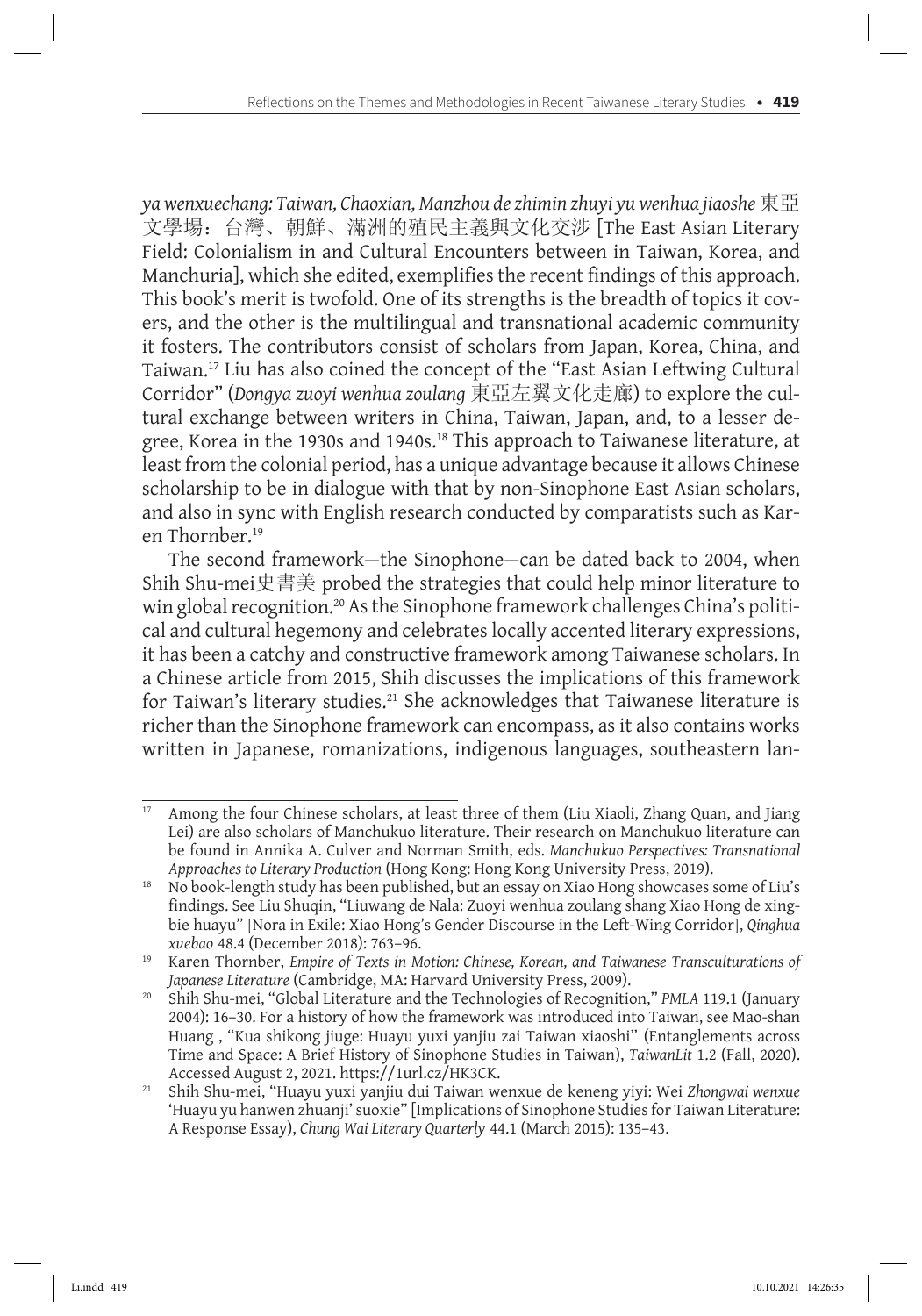guages (by new migrants), and even English. She explains that it is not a framework that privileges Chinese writing. Rather, it concerns the larger interlingual relationship and exchange. She further remarks that the framework enables scholarship to investigate Taiwan's palimpsestic colonial history more deeply and pay greater heed to Taiwan's literary "place-basedness" (*zaidixing* 在地性), which can be understood as the discursive concept of "Taiwaneseness." Besides Shih, the Taiwan-based scholar Zhan Minxu 詹閔旭 has written a few articles to explore the relationship between the Sinophone framework and Taiwanese literature. On the basis of Shih's framework, Zhan adds that place-based practice is multilayered. By applying this framework to look at the reception of Malaysian Chinese (Mahua 馬華) literature in Taiwan,<sup>22</sup> Zhan demonstrates that the framework is not only useful in rescuing Taiwanese literature from its usual reference point of Chinese literature, but also conducive to a relational comparison between Chinese and non-Chinese communities.

Shih's indefatigable emphasis on "place-based" literary expressions is manifested fully in her Chinese monograph *Fan lisan* 反離散 (Against Diaspora: Discourses on Sinophone Studies), which investigates the peripheral Sinitic-language cultures in three interrelated historical processes that have yielded Sinophone communities: continental colonialism, settler colonialism, and immigration. This thought-provoking book, as anticipated, has triggered criticisms in Taiwan from, for instance, Zhao Gang and Ng Kim-chew.<sup>23</sup> Although Zhao and Ng have different backgrounds—Zhao is often labelled as a pro-unification leftist, and Ng is vigilant about the notion of "Chineseness"—they share some similar viewpoints. Both question the accuracy of Shih's new Qing history-inspired description of China as an empire, her glossing over America for its multiculturalism, and her own position of speaking. Zhao's and Ng's essays provide food for thought regarding how Taiwan and its literary production is related to China, the United States, and beyond. Shih's Sinophone concept is indeed not perfect, and its popularity in Taiwan is to some extent related to its alertness toward China. However, the framework should not be hastily abridged as a "desinicization" theory per se. Instead, it continues to evolve with revised and more sophisticated definitions to correspond to the changing sociopoliti-

 $\overline{22}$  Zhan Minxu, "Duodi gonggou de huayu yuxi wenxue: Yi Mahua wenxue de Taiwan jingyu weili" [Sinophone Literature as Places-based Production: On the Predicament of Sinophone<br>Malaysian Literature in Taiwan], Taiwan wenxue xuebao 30 (June 2017): 81-110.

<sup>&</sup>lt;sup>23</sup> Zhao Gang, "Xinufeng yu luohuasheng: Ping Shi Shumei de 'huayu yuxi' gainian" [Sinophone and Peanut: On Shih Shu-mei's "Sinophone" Concept], *Liang'an benbao* (November 2017): 162. Accessed June 14, 2021. http://ben.chinatide.net/?p=13272; Ng Kim-chew, "Zheyang de 'huayu yuxi' lun keyi xiuyi! Shi Shumei de 'fan lisan' daodi zai fan shenme?" [This Kind of Sinophone Notion Can Stop! What Exactly Is Shih Shu-mei's "Anti-Diaspora" against?] January 2018. Accessed June 14, 2021. https://storystudio.tw/article/sobooks/sinophone-literature-review/.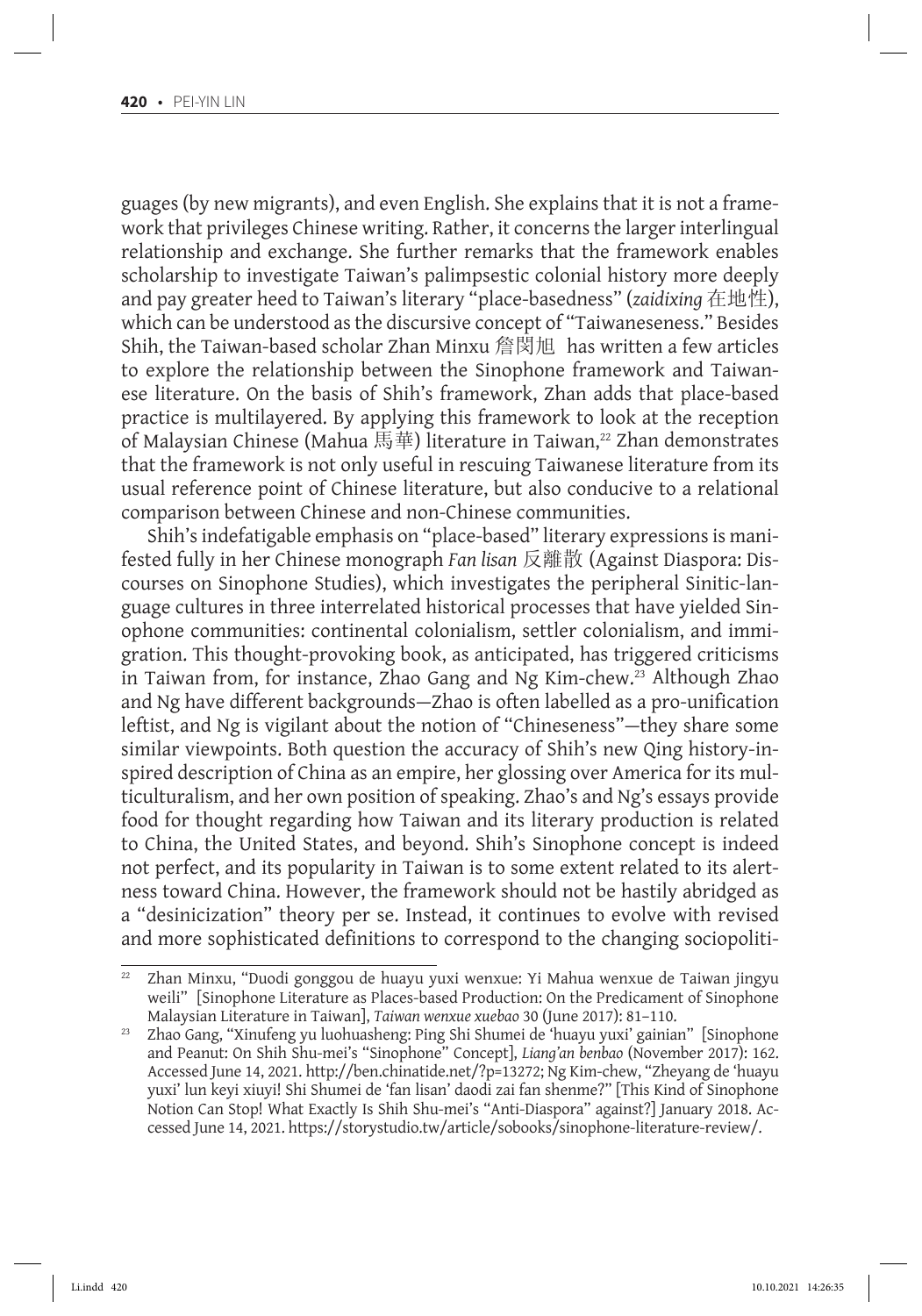cal realities. Its currency keeps growing as it serves as a point of conjuncture intersecting with other disciplines, such as queer studies. $24$ 

The last emerging framework that has been applied to the study of Taiwanese literature is the "world literature" framework. Efforts to link Taiwan to the world have been made over the past two decades. In the first decade of the new millennium, attempts were sporadic. Shih Shu-mei's 2003 essay "Globalisation and the (In)significance of Taiwan" and Liao Ping-hui's 廖炳惠 *Taiwan yu shijie wenxue de huiliu* 台灣與世界文學的匯流 [The Convergence of Taiwan and World Literature] mark the earlier "reaching out" examples in English and Chinese scholarship.25 The timing—early 2000s—is hardly a coincidence. It can be taken as reflecting Taiwan-concerned (or Taiwanese) scholars' awareness of the possibility of studying Taiwan from a larger, and more worldly and comparative, perspective, which was roughly simultaneous with the ongoing discussions on the concept of "world literature" in Western academia, especially among scholars of comparative literature.<sup>26</sup> It is also in this first decade that critics began to probe the problematics between world literature and Chinese literature.27 However, this shared "re-orientation" of literary studies to the broader "world" map has different causes in America, Taiwan, and China. In the United States, it can be understood as a post-Cold War and post-9/11 reconfiguration of the world order through literature. In China, it is associated with the country'sself-positioning in the world of literature following its increased visibility globally. As for Taiwan, this research trend can be expounded as a combination of scholars' wish to seek an alternative framework in addition to the potentially chauvinistic Taiwanese cultural nationalism that has been flourishing since the 1990s and a tactic to enhance Taiwan's "soft power" through literature.

Entering the second decade of the new millennium, the "worlding" approach, or the tendency to study Taiwanese literature either transculturally or relationally, gained greater momentum. For instance, *Positioning Taiwan in a* 

<sup>&</sup>lt;sup>24</sup> Howard Chiang and Ari Larissa Heinrich, eds. *Queer Sinophone Cultures* (London and New York:

Routledge, 2014). 25 Shih Shu-mei, "Globalisation and the (In)significance of Taiwan," *Postcolonial Studies* 6.2 (2003): 143–53.

<sup>&</sup>lt;sup>26</sup> This reappraisal of the notion of "world literature" is itself a reflection of the proliferation of "large-scaled" upstart courses on world literature in American academia in the 1990s. Examples can be found in Franco Moretti, "Conjectures on World Literature," *New Left Review* 1 (January–February 2000): 54–68; David Damrosch, *What Is World Literature?* (Princeton: Princeton University Press, 2003); Emily Apter, *Against World Literature: On the Politics of Untranslatability* (London and New York: Verso, 2013).

<sup>&</sup>lt;sup>27</sup> See, for instance, Yingjin Zhang's "Cultural Translation between the World and the Chinese: The Problematicsin Positioning Nobel Laureate Gao Xingjian," *Concentric: Literary and Cultural Studies* 31.2 (July 2005): 127–44. However, this endeavor became more apparent after Mo Yan had won the Nobel Prize in Literature in 2012.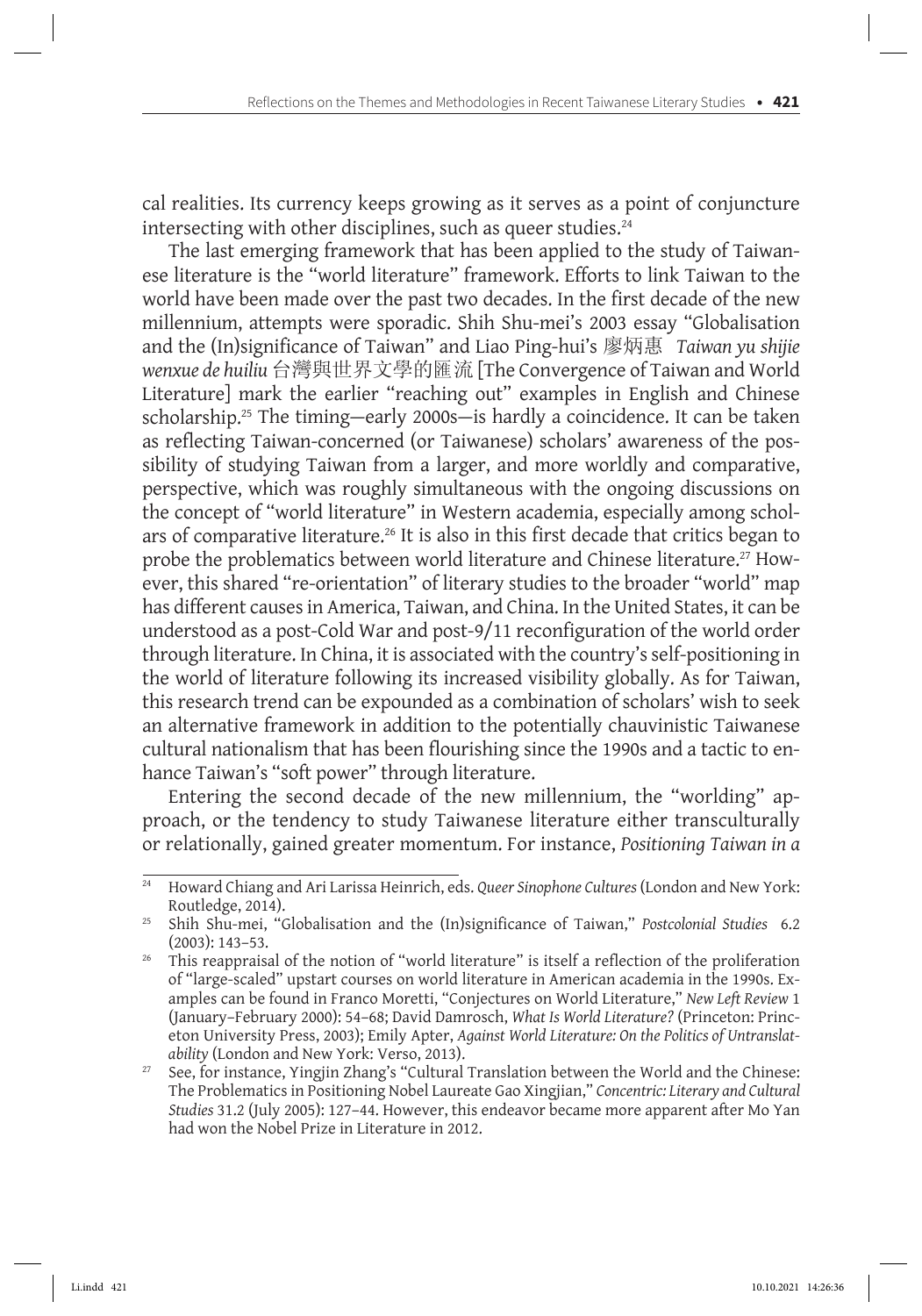*Global Context: Being and Becoming* (2019) underlines not only the worldly mapping of Taiwan but also the multicultural inspirations that have shaped Taiwanese literature and culture.<sup>28</sup> A remarkable phenomenon of this decade is that some scholars published bilingually to maximize the accessibility of their research findings. Peng Hsiao-yen's study on Liu Na'ou, a significant modernist author from colonial Tainan, is available in both English and Chinese.<sup>29</sup> Shih Shu-mei published two theory-savvy co-edited volumes—one in English and the other in Chinese.30 Another productive scholar to be added to this effort is Kuei-fen Chiu, who has written bilingually in relation to Taiwanese literature's "worlding" strategies. In 2019, she examines in her Chinese article the implications of different framings of Taiwanese literature—as an integral part of "world literature in Chinese," as "Sinophone literature," and as "world literature."31 She also uses colonial Taiwan's avant-garde poetry society Le Moulin to reappraise Taiwanese literature within cross-cultural contexts.<sup>32</sup>

The three frameworks discussed in chronological order in Chiu's 2019 article denote paradigm shifts in the studies of Chinese and Taiwanese literature in general. The coinage of the term "World literature in Chinese" can be traced back to 1986, when Joseph Lau and the late German sinologist Helmut Martin put together a conference entitled "The Commonwealth of Chinese Literature." The term "Sinophone literature," as mentioned, entered academia after the millennium, whereas the "world literature" model only began to be applied to Taiwanese literature fairly recently. To the three major frameworks within which Chiu analyzes Taiwanese literature, one can also add the notion of "*shihua* 世華" (world literatures of Chinese) literature proposed by Tu Kuoch'ing 杜國清, which refers to literature written by Chinese people, regardless of whether or not the works are written in Chinese.<sup>33</sup> Hence, its scope is

<sup>&</sup>lt;sup>28</sup> Bi-yu Chang and Pei-yin Lin, eds. *Positioning Taiwan in a Global Context: Being and Becoming* (Abingdon and New York: Routledge, 2019).

Peng Hsiao-yen, Dandyism and Transcultural Modernity: The Dandy, the Flâneur, and the Transla*tor in 1930s Shanghai, Tokyo, and Paris* (Abingdon and New York: Routledge, 2010). The Chinese version was published in 2012 by Lianjing.

<sup>30</sup> Shu-mei Shih and Ping-hui Liao, eds. *Comparatizing Taiwan* (Abingdon and New York: Routledge, 2014); Shih Shu-mei et al., eds. *Taiwan lilun guanjianci* (Keywords of Taiwan Theory) (Taipei: Lianjing, 2019).

 $31$  Chiu Kuei-fen, "'Shijie huawen wenxue', 'huayu yuxi wenxue', 'shijie wenxue': Yi Yang Mu tance sanzhong yanjiu Taiwan wenxue de kuawenxue kuangjia" (World Literature in Chinese, Sinophone Literature, and World Literature: Yang Mu and Three Theoretical Frameworks for Taiwan Literary Studies), *Taiwan wenxue xuebao* 35 (December 2019): 127–57.

 $32$  Kuei-fen Chiu, "Performative Historiography and the Reinvention of Taiwan Literature in a New Age," *Journal of World Literature* (December 2019): 467–87.

<sup>33</sup> Tu Kuo-ch'ing, *Taiwan wenxue yu shihua wenxue* [Taiwan Literature and World Literatures of Chinese] (Taipei: National Taiwan University Press, 2015).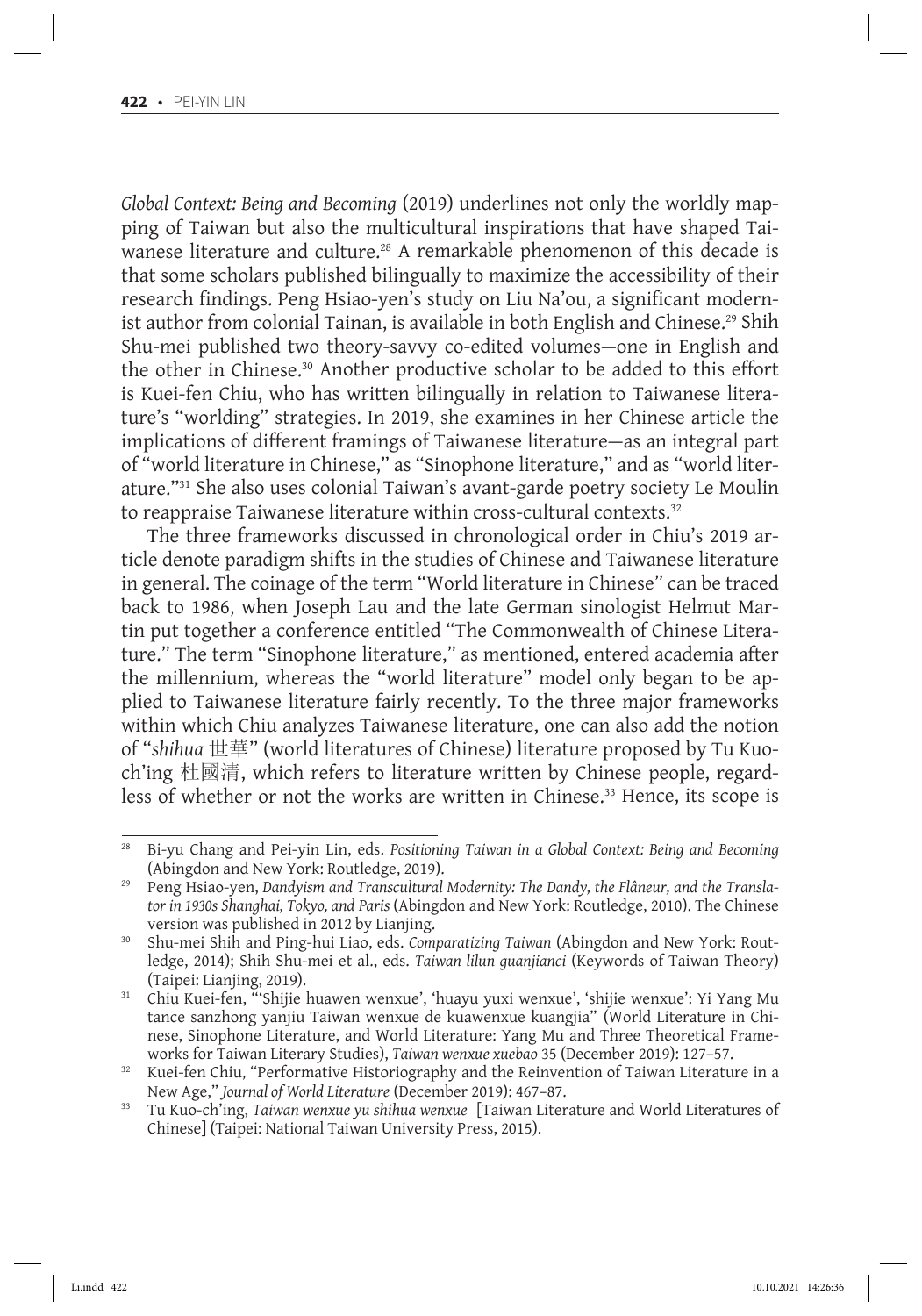much broader than the similarly termed "world literature in Chinese" (*Shijie huawen wenxue* 世界華文文學). If "Sinophone" can be understood as a concept in which the nation-state is replaced by the language as the most fundamental structuring unit, then Tu's "*shihua*" notion diverts our attention away from the language and toward writers' ethnicity.

Each of the frameworks has its pros and cons and is bonded with its own agendas. Hence, depending on the critic's intention, he or she can select the most effective framework. To tease out why a specific literary work, or a certain writer, is more likely to be translated or warmly received by readers in the target societies, world literature would make a good bet as it is concerned with the global circulation and recognition of literary works. Apropos global recognition, Shih's 2014 essay in which the concept of "Sinophone" is used to discuss possible tactics to garner recognition for literature in Chinese has something in common with the notion of "world literature." The relationship is evidently shown in Chiu's English essay in which she extracts four models—the global multicultural, the globalization, the transnational, and the cross-medial—epitomized by four Taiwanese writers(Li Ang, Wu Mingyi, Yang Mu, and Chen Lirespectively) as viable "worlding" strategies for literatures from the periphery.<sup>34</sup> This exploration of "worlding" Taiwanese literature also resonates with, and can benefit from, the methods of translation studies mentioned above.

The most recent output related to this "worlding" approach is the multi-authored volume *Shijiezhong de Taiwan wenxue* 世界中的台灣文學 (The Structure of Feeling Resonating with the World: Papers on Taiwan Literature) edited by Huang Mei-e.<sup>35</sup> Huang's preface, "'Small Place' and 'Big World'—The Structure of Feeing of Taiwanese Literature," echoes with Shih Shu-mei's aforementioned 2003 article and the "world vs. Taiwan" dialectics addressed in *Positioning Taiwan in a Global Context*. It also reinforces the importance of studying Taiwan "relationally." The adjectives "small" and "big" in the title are nevertheless relative terms. As some of the chapters demonstrate, the term "Taiwanese literature" and its scope are discursive and in constant negotiation with a myriad of outside forces and stimuli and are eventually deemed "Taiwanese" literary styles or articulations. The last two chapters jointly deal with the tension between the global and the local, with case studies dedicated to contemporary Taiwan's homosexual and environmental writing. They tally with my observation above identifying the two as burgeoning topics in present-day Taiwanese literature.

Kuei-fen Chiu, "'Worlding' World Literature from the Literary Periphery: Four Taiwanese Models," Modern Chinese Literature and Culture (Spring 2018): 13-41.

<sup>&</sup>lt;sup>35</sup> Huang Mei-e, ed. Shijiezhong de Taiwan wenxue (The Structure of Feeling Resonating with the World: Papers on Taiwan Literature) (Taipei: National Taiwan University Press, 2020).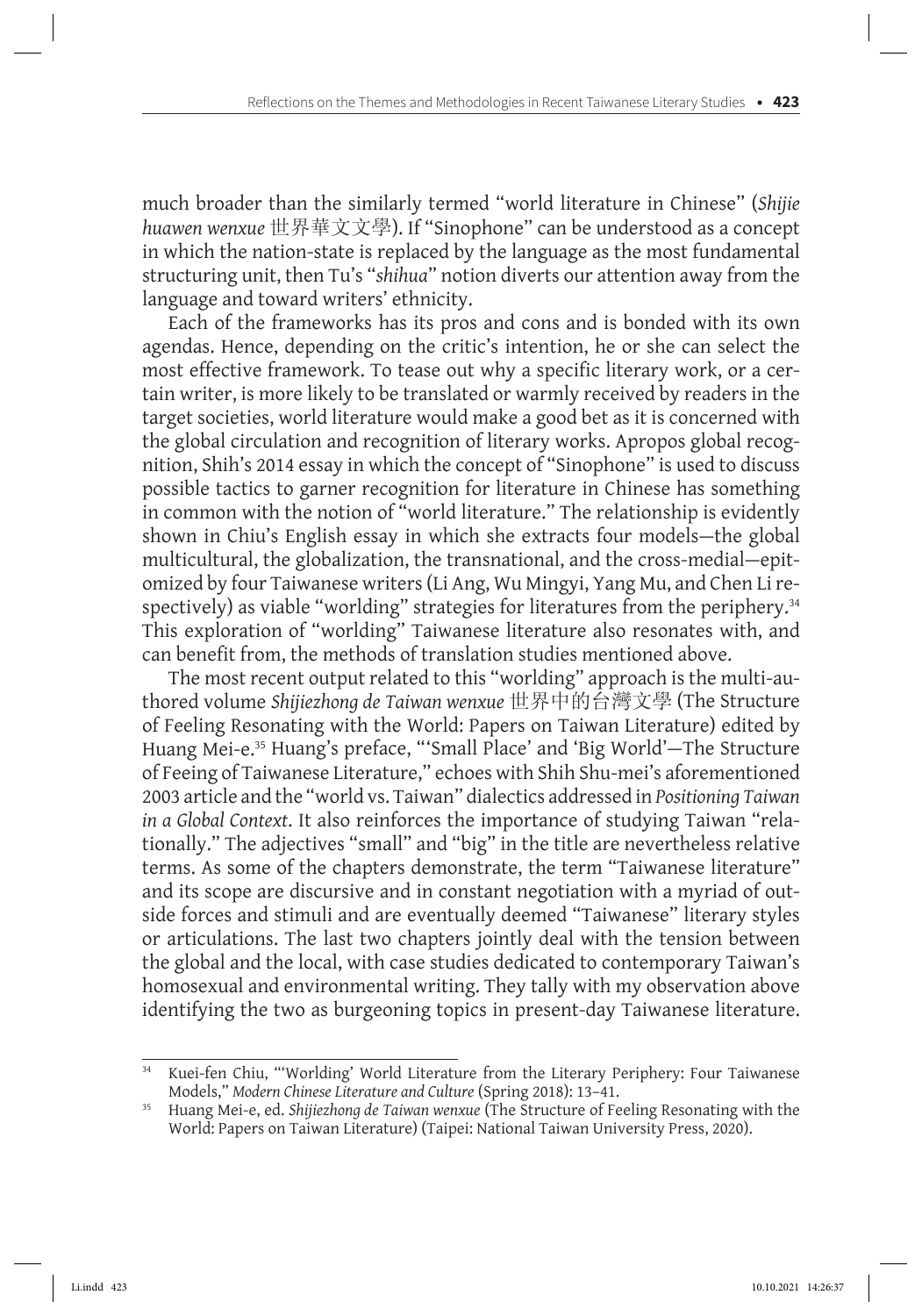A few works on the two topics have been translated, suggesting that thematic universality is a feasible tactic facilitating the export of Taiwanese literature.

#### **Conclusion**

Looking back on the trajectory and accomplishments of Taiwanese literature as an academic discipline, the field has undergone several changes. The diversity and refinement of research topics as well as the continued search for fresh perspectives and methodological adjustments suitably recapitulate the vitality and self-reflection in the field. If the 1990s were a decade of radical indigenization during which Taiwan-centric postcolonial identity construction was the kernel, the first two decades after the millennium witnessed a critical redressing of easily essentialized Taiwanese cultural nationalism. A newer and more openminded historicism-inspired attitude toward Taiwan's literary historiography became noticeable. In other words, despite the validity of a (quasi-)nationalist literary framework, many critics strive to excavate preciously marginalized voices—be they the voice of women, the voice of indigenous peoples, the voice of the LGBQT community, or even the voice of nature and non-human animals. This approach to Taiwan's literary history resonates well with the story-based *A New Literary History of Modern China*. <sup>36</sup> In fact, a comparable effort entitled *Bainian jiangsheng: 1900–2000 Taiwan wenxue gushi* (100 Years of Taiwan Literature) was made by a group of young-generation critics mostly in their 20s or 30s.<sup>37</sup> It contrasts well with the "classical" historiography—Chen Fangming's monumental *Taiwan xin wenxueshi* [A History of Modern Taiwanese Literature].38 As the title suggests, it goes beyond the state-sanctioned version of literary historiography. The term *gushi* 故事, which can be rendered as tales, stories, or narratives in English, seems to suggest that these young contributors are eschewing a coherent history for more reader-friendly anecdotes. One of the contributors, He Jingyao, is known for his fantasy writing full of ghostly legends, which offers yet another alternative approach to Taiwanese literature.

Parallel to the thematic variety and the new historicist turn in approaching Taiwan's literary development is the continued steering away from the insularism of studying Taiwan in isolation. Instead of this, a relational turn is discernible. As Taiwan can be related to different reference points, the three fram-

<sup>&</sup>lt;sup>36</sup> David Der-wei Wang, ed. A New Literary History of Modern China (Cambridge, MA: Harvard University Press, 2017).

<sup>&</sup>lt;sup>37</sup> Li Shiyong, ed. *Bainian jiangsheng: 1900–2000 Taiwan wenxue gushi*: 1900–2000 [100 Years of Taiwan Literature] (Taipei: Lianjing, 2018).

<sup>38</sup> Chen Fangming, *Taiwan xin wenxueshi* [A History of Modern Taiwanese Literature], 2 vols. (Taipei: Lianjing, 2011). It clearly demonstrates Chen's "postcolonial" literary perspective.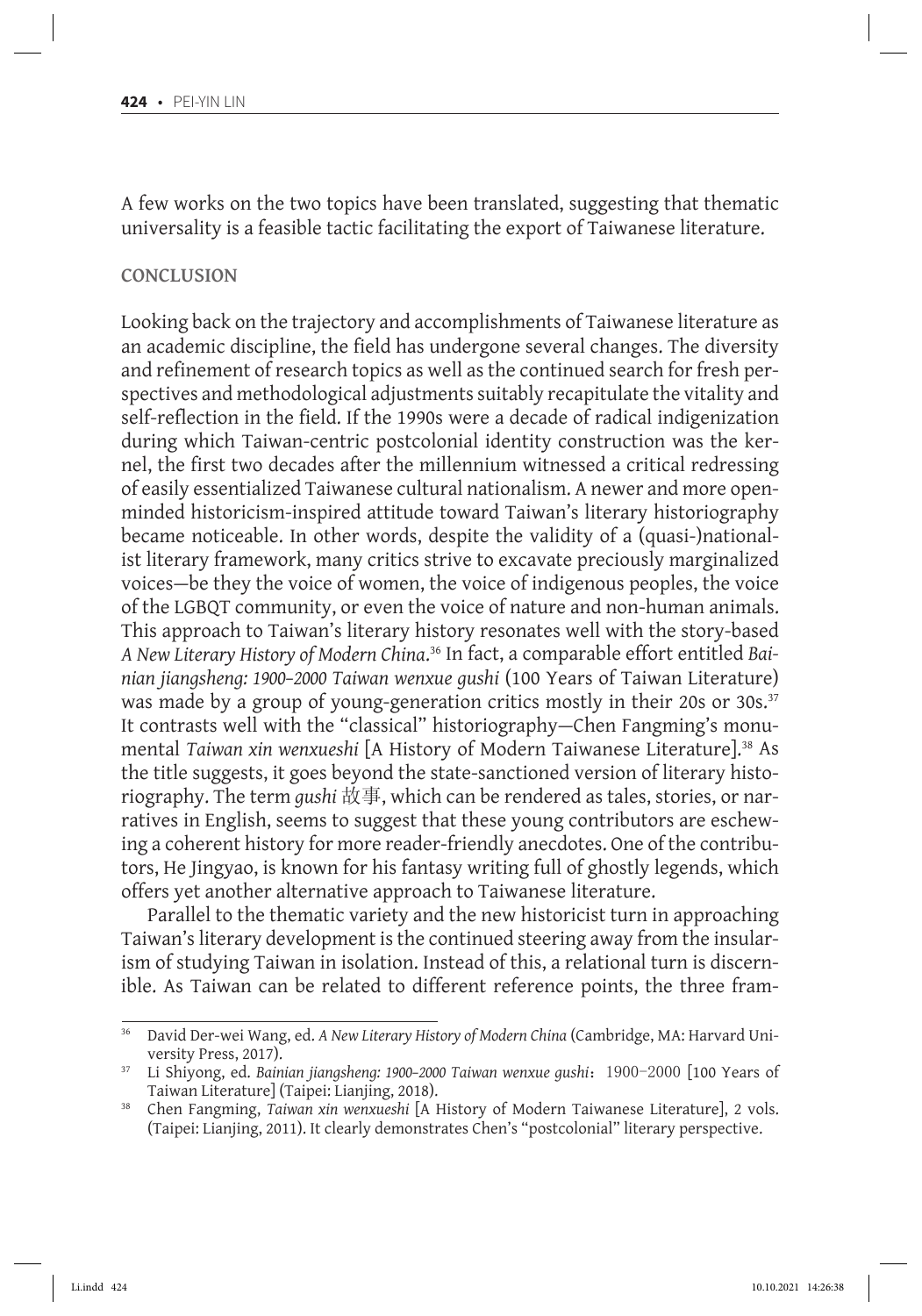ing possibilities—the East Asian, the Sinophone, and the "worldly"—have been applied to elucidate the innate complexity and richness of Taiwan's literary works. However, this does not mean that indigenous voices are no longer important or valuable. Rather, it can be comprehended as critics' own repositioning with a wish to better grasp and illuminate the uniqueness of Taiwanese literature. This relational method is also an ethical method by default, as Taiwan's capacity to relate to others through literature within a transcultural context is intimately associated with the specific historical circumstance in which a text is produced, circulated, and perceived. In this regard, indigenization climaxed in the 1990s and the more recent "worlding" attempts are not incompatible with it, but can be seen as the other side of the same coin. After all, teasing out the multilayered external stimuli and multidirectional cultural exchange with the world that Taiwan has undergone and scrutinizing the process of becoming indigenous makes for a more nuanced appreciation of Taiwan's homemade literature.

### **Reviewed Material**

[Chinese]

- Chi Ta-wei 紀大偉. *Tongzhi wenxue shi: Taiwan de faming* ton 同志文學史:台灣的發明 [A Queer Invention in Taiwan: A History of Tongzhi Literature]. Taipei: Lianjing, 2017.
- Chen Fangming 陳芳明. *Taiwan xin wenxueshi* 台灣新文學史 [A History of Modern Taiwanese Literature], 2 vols. Taipei: Lianjing, 2011.
- Huang Mei-e 黃美娥, ed. *Shijiezhong de Taiwan wenxue* 世界中的台灣文學 [The Structure of Feeling Resonating with the World: Papers on Taiwan Literature]. Taipei: National Taiwan University Press, 2020.
- Lai Ciyun 賴慈芸, ed. *Taiwan fanyishi: Zhimin, guozu, yu renting* 台灣翻譯史:殖民、國族與認 同 [A Translation History of Taiwan: Colonialism, Nationhood, and Identity]. Taipei: Lianjing, 2019.
- Lee Yu-lin 李育霖. *Nizao xin diqiu* 擬造新地球 [The Fabulation of a New Earth: Contemporary Taiwanese Nature Writing]. Taipei: National Taiwan University Press, 2015.
- Li Shiyong 李時雍, ed. *Bainian jiangsheng: 1900–2000 Taiwan wenxue gushi* 百年降生:1900-2000台 灣文學故事 [100 Years of Taiwan Literature]. Taipei: Lianjing, 2018.
- Liao Ping-hui 廖炳惠. *Taiwan yu shijie wenxue de huiliu* 台灣與世界文學的匯流 [The Convergence of Taiwan and World Literature]. Taipei: Unitas, 2006.
- Liu Shuqin 柳書琴, ed. *Dongya wenxuechang: Taiwan, Chaoxian, Manzhou de zhimin zhuyi yu wenhua jiaoshe* 東亞文學場:台灣、朝鮮、滿洲的殖民主義與文化交涉 [The East Asian Literary Field: Colonialism in and Cultural Encounters between in Taiwan, Korea, and Manchuria]. Taipei: Lianjing, 2018.
- Shih Shu-mei 史書美. *Fan lisan* 反離散 [Against Diaspora: Discourses on Sinophone Studies]. Taipei: Lianjing, 2017.
- Shih Shu-mei 史書美 et al., eds. *Taiwan lilun guanjianci* 台灣理論關鍵詞 [Keywords of Taiwan Theory]. Taipei: Lianjing, 2019.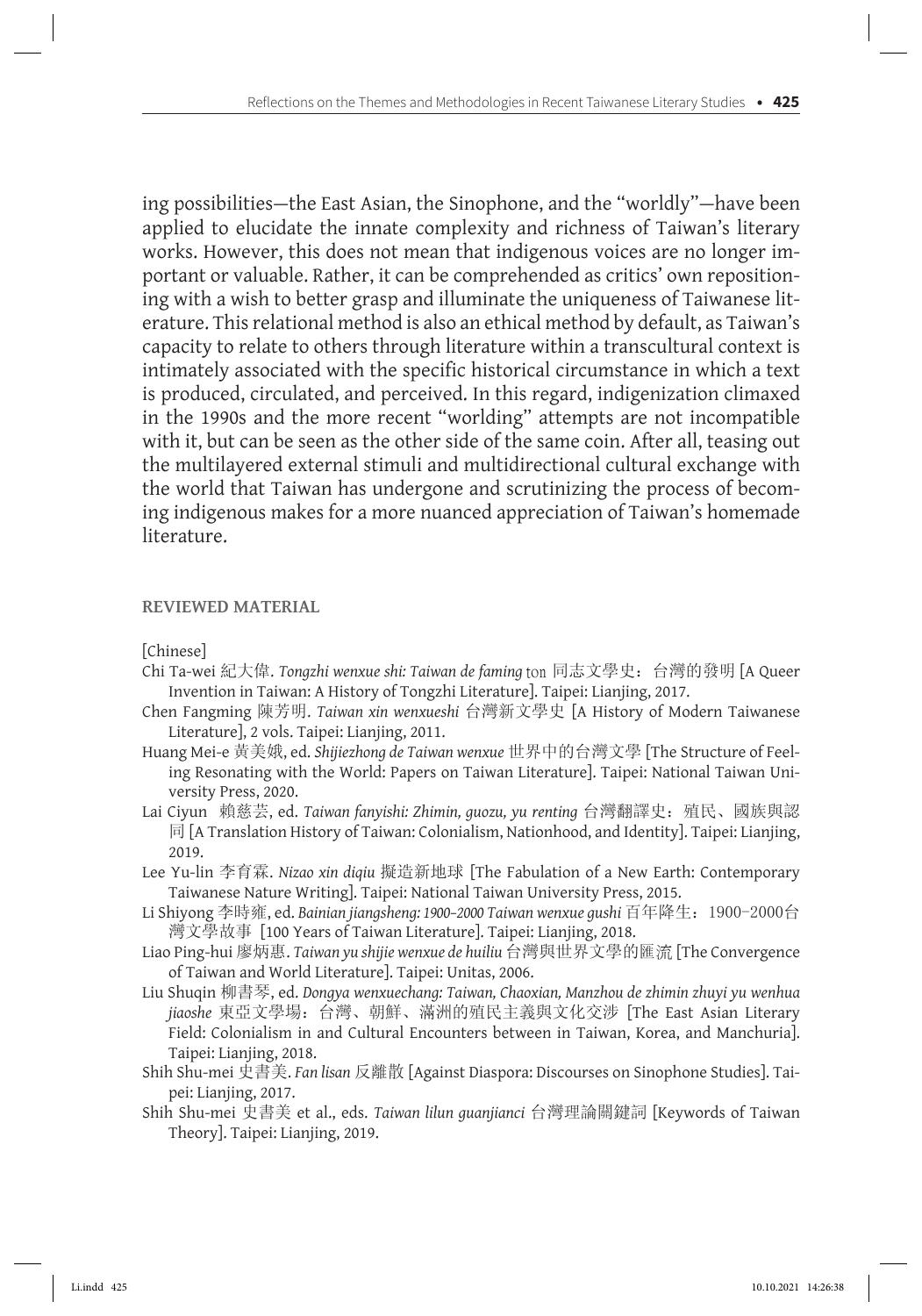- Tu Kuo-ch'ing 杜國清. *Taiwan wenxue yu shihua wenxue* 台灣文學與世華文學 [Taiwan Literature and World Literatures of Chinese]. Taipei: National Taiwan University Press, 2015.
- Wu Mingyi 吳明益. *Yi shuxie jiefang ziran: Taiwan xiandai ziran shuxie de tansuo* 以書寫解放自然: 台灣現代自然書寫的探索 [Liberating Nature by Writing: An Exploration in Modern Taiwanese Nature Writing]. Taipei: Da'an, 2004.
- Xie Shizong 謝世宗. *Jieji youguan: Guozu lunshu, xingbie zhengzhi yu zibenzhuyi de wenxue zaixian* 階級攸關:國族論述、性別政治與資本主義的文學再現 [Class That Matters: Nationalist Discourse, Gender Politics, and the Capitalist Literary Representations]. Taipei: Qunxue, 2019.
- Yang Cui 楊翠. *Shaoshu shuohua: Taiwan yuanzhumin nüxing wenxue de duochong shiyu* 少數說話: 台灣原住民女性文學的多重視域 [Minority Speaks: The Multiple Perspectives of Taiwanese Indigenous Women's Literature]. 2 vols. Taipei: Yushanshe, 2018.

[English]

- Apter, Emily. *Against World Literature: On the Politics of Untranslatability*. London and New York: Verso, 2013.
- Chang Bi-yu and Pei-yin Lin, eds. *Positioning Taiwan in a Global Context: Being and Becoming*. Abingdon and New York: Routledge, 2019.
- Chang Chia-ju and Scott Slovic, eds. *Ecocriticism in Taiwan: Identity, Environment, and the Arts*. New York: Lexington Books, 2016.
- Chiang, Howard and Ari Larissa Heinrich, eds. *Queer Sinophone Cultures*. London and New York: Routledge, 2014.
- Damrosch, David. *What Is World Literature?* Princeton: Princeton University Press, 2003.
- Kung Szu-wen. *Translation of Contemporary Taiwan Literature in a Cross-cultural Context: A Translation Studies Perspective*. Abingdon and New York: Routledge, 2021.
- Peng Hsiao-yen. *Dandyism and Transcultural Modernity: The Dandy, the Flâneur, and the Translator in 1930s Shanghai, Tokyo, and Paris.* Abingdon and New York: Routledge, 2010.
- Pym, Anthony. *Method in Translation History.* London and New York: Routledge, 1998.
- Thornber, Karen. *Ecoambiguity: Environmental Crises and East Asian Literatures.* Ann Arbor: University of Michigan Press, 2012.
- Shih Shu-mei and Ping-hui Liao, eds. *Comparatizing Taiwan.* Abingdon and New York: Routledge, 2014.
- Wang David Der-wei, ed. *A New Literary History of Modern China.* Cambridge, MA: Harvard University Press, 2017.

#### **References**

- Chang Sung-sheng Yvonne. "Beyond Cultural and National Identities: Current Re-evaluation of the Kominka Literature from Taiwan's Japanese Period." *Journal of Modern Literature in Chinese* 1.1 (1997): 75–101.
- Chen Fangming 陳芳明. "Taiwan xin wenxueshi de jiangou yu fenqi台灣新文學史的建構與分 期" [The Construction and Periodization of Modern Taiwanese Literary History]. *Liange wenxue* 聯合文學 178 (August 1999): 162–73.
- Chiu Kuei-fen 邱貴芬. "'Shijie huawen wenxue', 'huayu yuxi wenxue', 'shijie wenxue': Yi Yang Mu tance sanzhong yanjiu Taiwan wenxue de kuawenxue kuangjia" 「世界華文文學」、「華 語語系文學」、「世界文學」:以楊牧探測三種研究台灣文學的跨文學框架 [World Literature in Chinese, Sinophone Literature, and World Literature: Yang Mu and Three The-